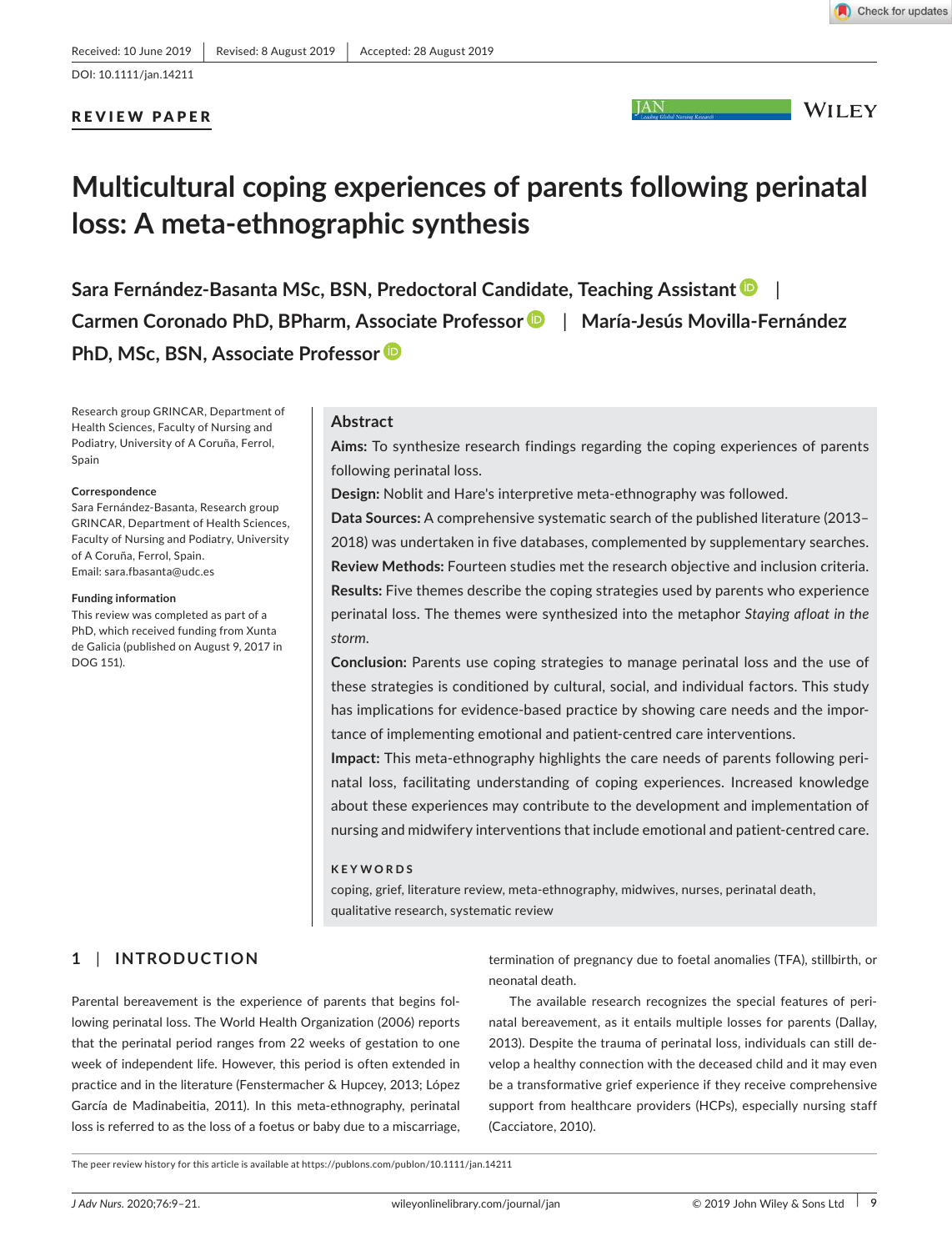#### **1.1** | **Background**

Perinatal loss causes a set of painful emotional reactions to which grieving parents must respond. Short‐term reactions include shock, anger, emptiness, helplessness, and loneliness; long‐term reactions may include depression, anxiety, and post-traumatic stress disorder (PTSD) (Flenady et al., 2014; Koopmans, Wilson, Cacciatore, & Flenady, 2013). Some of these emotions are exacerbated in subse‐ quent pregnancies following the loss (Côté‐Arsenault & Marshall, 2000). Parents use coping strategies to reduce, manage, and live with the natural physical, mental, and emotional symptoms of grief (Puigarnau, 2008).

Perinatal mortality has been reduced by scientific advances and improved healthcare quality for pregnant women and new‐borns (Dallay, 2013; Koopmans et al., 2013). Nevertheless, between 20%–30% of pregnancies end in miscarriage worldwide (Meaney, Corcoran, Spillane, & O'Donoghue, 2017). Furthermore, the rate of foetal death was 18.4‰ of all births, representing 2.6 million foetal deaths worldwide in 2015 (Lawn et al., 2016). However, the literature establishes the possibility that these statistics are un‐ derestimated due to the under‐registration of deaths. The social undervaluation of these losses and the lack of support given to parents could explain this under-registration (Flenady et al., 2014; Frøen et al., 2011).

Despite the significant psychological impact on parents and the prevalence of these losses, HCPs find the care of bereaved parents stressful and challenging and feel unprepared to support these parents (Martinez‐Serrano, Palmar‐Santos, Solis‐Munoz, Alvarez-Plaza, & Pedraz-Marcos, 2018). Instead, HCPs tend to address *clinical* care, while e*motional* care is often disregarded (Ellis et al., 2016; Lee, 2012). They receive little or no training in provid‐ ing care in the context of these losses, making it difficult for HCPs to address the emotional sphere (Nuzum, Meaney, & O'Donoghue, 2014). What is clear from the available literature is that the provision of care to these families is crucial to prevent negative shortand long‐term outcomes and that HCPs need training to manage the attention given to these parents. This is especially the case for nurses and midwives, who are the reference professionals for parents in pregnancy loss care (Ellis et al., 2016; Gold, 2007; Martinez-Serrano et al., 2018).

Cochrane Collaboration published a systematic review about support for parents and their families following perinatal death (Koopmans et al., 2013). Due to the high loss‐to‐follow‐up rate, the three identified trials could not be analysed. As a result, the authors of the review recommended that other designs should be used to inform practice (Ellis et al., 2016; Koopmans et al., 2013). No previous publications have systematically analysed the avail‐ able evidence on the coping experiences of both women and men following perinatal loss. This qualitative review provides a rich account of these coping experiences and a more in‐depth under‐ standing of this complex phenomenon. The findings of this meta‐ ethnography provide a basis of evidence for nursing and midwifery clinical practice.

## **2** | **THE REVIEW**

#### **2.1** | **Aims**

This qualitative review aims to synthesize the available body of qual‐ itative work regarding how parents cope with perinatal loss.

## **2.2** | **Design**

We conducted a systematic review of qualitative studies using metaethnography to synthesize the studies with an inductive and inter‐ pretive analysis (Noblit & Hare, 1988). The review has been written in accordance with the eMERGe reporting guidance (France et al., 2019). The research question used to guide the search strategy was as follows: How do parents cope with perinatal loss?

## **2.3** | **Search methods**

A comprehensive systematic search strategy was undertaken in the PubMed, Scopus, CINAHL, PsychINFO, and Web of Science data‐ bases in July 2018. This search was complemented with supplementary searches involving reference checking and searching for cited articles.

Search terms were developed from the research question using the SPIDER tool (File S1) (Cooke, Smith, & Booth, 2012). Medical Subject Headings, CINAHL descriptors and free terms were used as search terms. The Boolean operator "AND" was used to relate the search queries in SPIDER (terms in different columns). Truncations were employed to ensure a broad search. The limits selected in the databases were publication date (between 2013-2018) and language (English, Portuguese, and Spanish). We decided to set the start of the time range after the publication of the Cochrane systematic review (Koopmans et al., 2013).

Papers were included if they were original qualitative articles or mixed articles from which the qualitative results could be ex‐ tracted published between 2013 and July 2018. They were focused on the experience of parents following perinatal loss. Inclusion was restricted to studies whose sample comprised mothers, fathers or parents and whose type of loss was miscarriage, TFA, foetal death, or neonatal loss. Grey literature, discussion or review papers and pa‐ pers not in English, Portuguese, or Spanish were excluded.

#### **2.4** | **Search outcomes**

Database searches yielded 1,029 records and supplementary searches provided one additional record. The selection process of the articles began with the elimination of 281 duplicate articles. The titles and abstracts of the retrieved papers (*N* = 749) were assessed against the inclusion and exclusion criteria. The full articles selected from the title and abstract screening (N = 86) were examined in relation to the inclusion and exclusion criteria. At this stage, 72 papers were excluded for not being relevant to the phenomenon of interest or because of the sample, methodology, type of loss, type of paper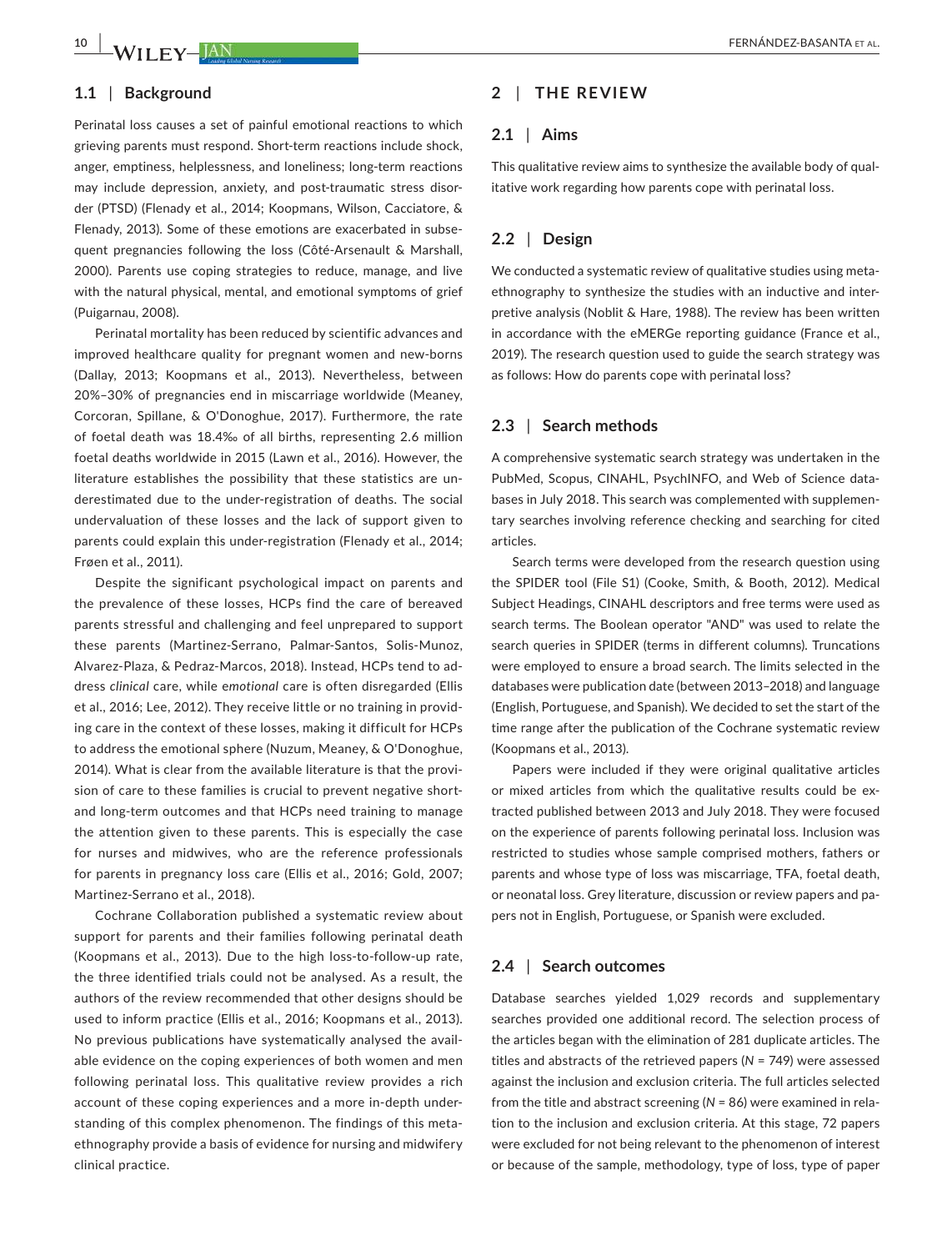#### FIGURE 1 PRISMA flowchart



or language. In both stages, the entire selection process was carried out individually by each author and in team sessions, the authors reached consensus. The final sample was 14 articles (Figure 1).

## **2.5** | **Quality appraisal**

Each primary study was appraised using the Joanna Briggs Institute Qualitative Assessment and Review Instrument (QARI) (Joanna Briggs Institute, 2017) for evaluating qualitative research. Included articles were considered to have high quality with respect to their goals, designs, analyses, and results, providing useful knowledge on the topic (Table 1). The quality assessment was carried out in team sessions by all the authors.

# **2.6** | **Data abstraction and synthesis**

The interpretive meta‐ethnographic method of Noblit and Hare (1988) was followed, which consists of seven steps: (1) getting started; (2) deciding what is relevant to the initial interest; (3) reading the studies; (4) determining how the studies are related; (5) translating the studies into one another; (6) synthesizing trans‐ lations; and (7) expressing the synthesis. The studies were read independently by each author until all the authors were familiar with their contents (step 3). The primary articles were read and

translated in alphabetical order by the surname of the principal au‐ thor of the studies, ranking the first article as the richest in terms of data.

The main *first order* (participants' quotations) and *second order* (authors' interpretations) (Schütz, 1962) concepts were extracted across the full primary study by SFB and MJMF and recorded in a Microsoft Word table.

Using the constant comparison method (Strauss & Corbin, 1990) (step 4), different concepts were compared by SFB and MJMF in search of similarities and contrasts, which led to the formation of new concepts and the adoption of existing concepts. This was done by systematically and sequentially comparing concepts using the registered study characteristics (year, location, methodology, aim, size and type of sample, type of loss, data collection methods, and key findings) as context for the comparisons.

In step 5, SFB and MJMF organized the concepts in conceptual *piles* and then discussed and reorganized these *piles*. The juxtaposi‐ tion of the first‐ and second‐order constructions through reciprocal and refutational translations led to the development of *third‐order constructions* (Schütz, 1962) by the authors (SFB and MJMF), which included a new understanding of the phenomenon. CC, inde‐ pendently audited the analytical coherence of the findings.

Finally, in step 6, all the authors independently developed a *storyline* of the phenomenon (Noblit, 2016). These overarching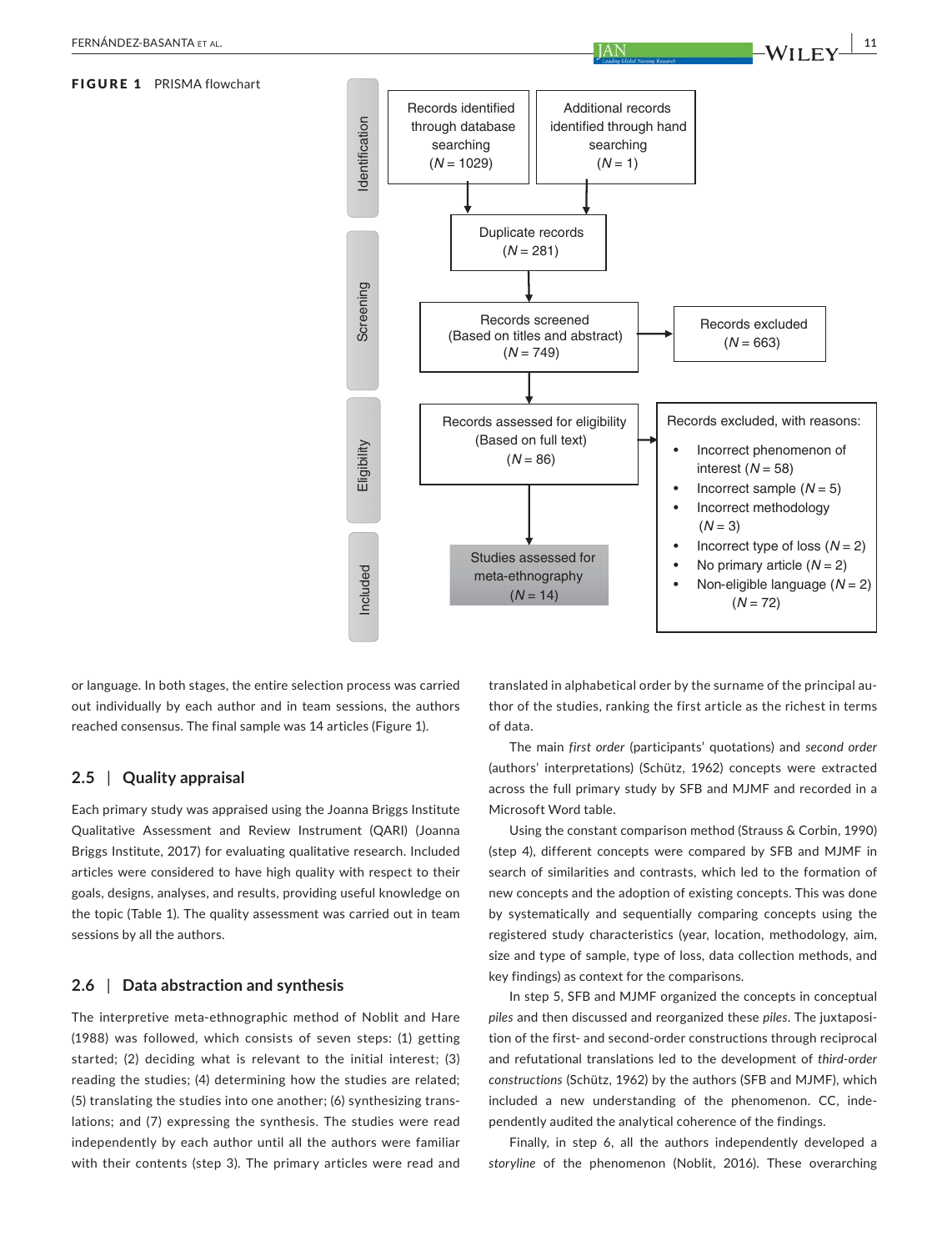| TABLE 1 Quality assessment of included studies (Joanna Briggs Institute, 2017) |  |
|--------------------------------------------------------------------------------|--|
|--------------------------------------------------------------------------------|--|

|                                          | Questions         |                |              |                |                   |                          |                          |              |              |    |
|------------------------------------------|-------------------|----------------|--------------|----------------|-------------------|--------------------------|--------------------------|--------------|--------------|----|
| <b>Article</b>                           | $\mathbf{1}$      | $\overline{2}$ | 3            | $\overline{4}$ | 5                 | 6                        | $\overline{7}$           | 8            | 9            | 10 |
| Carolan and Wright (2017)                |                   | ✔              | ✔            | ✔              | ✔                 | ✔                        | $\overline{\phantom{0}}$ | ✔            | $\checkmark$ | ℐ  |
| Consonni and Petean (2013)               | $\qquad \qquad -$ | $\checkmark$   | $\checkmark$ | $\checkmark$   | $\checkmark$      | $\qquad \qquad -$        | $\qquad \qquad -$        | $\checkmark$ | $\checkmark$ | ✔  |
| Golan and Leichtentritt (2016)           | ℐ                 | $\checkmark$   | $\checkmark$ | $\checkmark$   | $\checkmark$      | $\overline{a}$           | $\qquad \qquad -$        | $\checkmark$ | $\checkmark$ | ✔  |
| Gopichandran et al. (2018)               | ✔                 | ✔              | $\checkmark$ | $\checkmark$   | $\checkmark$      | $\overline{\phantom{a}}$ | $\checkmark$             | $\checkmark$ | $\checkmark$ | ✔  |
| Kofod and Brinkmann (2017)               |                   | ℐ              | $\checkmark$ | ✔              | $\checkmark$      | ✔                        | $\overline{\phantom{m}}$ | $\checkmark$ | ✔            |    |
| Lafarge et al. (2013)                    | $\qquad \qquad -$ | $\checkmark$   | $\checkmark$ | $\checkmark$   | $\checkmark$      | $\overline{\phantom{a}}$ | $\checkmark$             | $\checkmark$ | $\checkmark$ | ✔  |
| Leichtentritt and Mahat-Shamir (2017)    | ✔                 | ✔              | $\checkmark$ | $\checkmark$   | $\checkmark$      | $\checkmark$             | $\checkmark$             | $\checkmark$ | $\checkmark$ | ✔  |
| Leichtentritt and Weinberg-Kurnik (2016) |                   | ✔              | $\checkmark$ | ✔              | $\sqrt{ }$        | ✔                        | $\qquad \qquad -$        | $\checkmark$ | ✔            |    |
| Maguire et al. (2015)                    | $\qquad \qquad -$ | ✔              | $\checkmark$ | $\checkmark$   | $\checkmark$      | $\overline{\phantom{0}}$ | $\overline{\phantom{0}}$ | $\checkmark$ | ✔            | ✔  |
| McGuinness (2015)                        | $\checkmark$      | $\checkmark$   | $\checkmark$ | ✔              | $\qquad \qquad -$ | $\qquad \qquad -$        | $\overline{\phantom{m}}$ | ✔            | ✔            |    |
| Meaney et al. (2017)                     |                   | ✔              | $\checkmark$ | ✔              | ✔                 | ✔                        | $\overline{\phantom{0}}$ | $\checkmark$ | ✔            |    |
| Nuzum et al. (2018)                      |                   | ℐ              | $\checkmark$ | ✔              | $\sqrt{ }$        | $\checkmark$             | $\overline{\phantom{m}}$ | $\checkmark$ | ✔            |    |
| Pitt et al. (2016)                       | ✔                 | ✔              | $\checkmark$ | ✔              | $\checkmark$      | $\checkmark$             | -                        | $\checkmark$ | ✔            |    |
| Abdel-Razeg and Al-Gamal (2018)          |                   | ℐ              | $\checkmark$ | ✔              | $\checkmark$      | ✔                        | $\overline{\phantom{0}}$ | ✔            | $\checkmark$ |    |

Abbreviations: ✔ Yes - Unclear *X* No; Critical appraisal questions: (1) Is there congruity between the stated philosophical perspective and the research methodology? (2) Is there congruity between the research methodology and the research question or objectives? (3) Is there congruity between the research methodology and the methods used to collect data? (4) Is there congruity between the research methodology and the representation and analysis of data? (5) Is there congruity between the research methodology and the interpretation of results? (6) Is there a statement locating the researcher culturally or theoretically? (7) Is the influence of the researcher on the research, and vice-versa, addressed? (8) Are participants, and their voices, adequately represented? (9) Is the research ethical according to current criteria or, for recent studies, and is there evidence of Research Ethics Committee approval by an appropriate body? (10) Do the conclusions drawn in the research report flow from the analysis, or interpretation, of the data?

explanations were then merged, discussed, and used to generate hypotheses to produce the *line of argument* synthesis (Atkins et al., 2008; France et al., 2019).

The Confidence in the Evidence from Reviews of Qualitative re‐ search (CERQual) approach was used to show the degree of confidence in the review findings (Lewin et al., 2015). CERQual involves an assessment of the review findings in terms of four components: methodological limitations, coherence, relevance, and adequacy of data (File S2).

## **3** | **RESULTS**

An overview of the 14 included studies is given in Table 2. The sam‐ ple sizes of the studies ranged from 8-59 participants. Research was primarily conducted in Israel, Ireland, the United States of America, India, Jordan, Brazil, the United Kingdom, Denmark, and Australia. Ten articles featured women; one article had men as participants and three studies used couples as participants. The most common type of loss in the studies was TFA, followed by stillbirth, neonatal death and miscarriage. Interpretive research designs were more common than descriptive designs. Interviews, both semi‐structured and in‐ depth, were used to collect the data.

The analysis revealed the line of argument *Staying afloat in the storm*. This metaphor represents the coping experience of parents following perinatal loss. Once the loss occurs, an emotional storm

is triggered that parents must weather. What they use to stay afloat symbolizes the coping strategies. These strategies may vary throughout their grieving journey. The five themes that emerged were searching for the meaning of the loss, connecting with the baby, talking about the experience, looking to the future, and avoid‐ ance (Table 3). The CERQual assessment showed low confidence in talking about the experience and looking to the future, since these strategies were present in few studies. Searching for the meaning of the loss, avoidance and connecting with the baby showed moderate confidence, meaning it is likely that they reasonably represent par‐ ents' coping experiences following perinatal loss (File S2). Below, the themes are presented accompanied by quotations extracted from the articles, indicating if the quotation is from a mother or father.

#### **3.1** | **Searching for the meaning of the loss**

Mothers searched for the meaning of the loss to make sense of and gain control over the chaos that the loss generated rather than as a mechanism to satisfy or tolerate the pain (Carolan & Wright, 2017). When mothers did not obtain an objective response from the HCPs about the cause of the loss (Gopichandran, Subramaniam, & Kalsingh, 2018), some tried to make sense of their loss through religion (Consonni & Petean, 2013). The causes they found in religion os‐ cillated between a benevolent divine purpose or divine punishment (Abdel-Razeq & Al-Gamal, 2018; Carolan & Wright, 2017; Consonni & Petean, 2013; Maguire et al., 2015). In Indian (Gopichandran et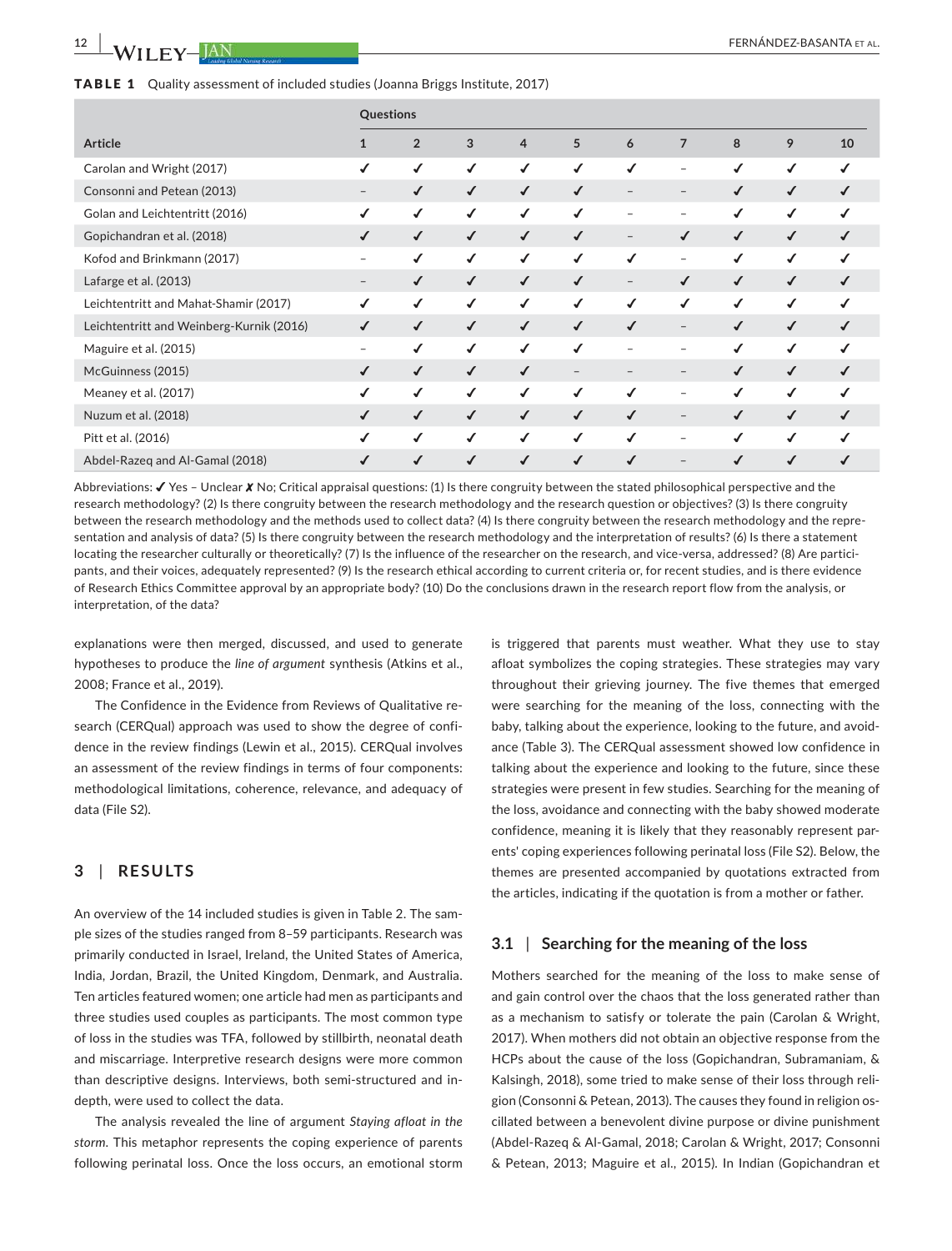|                                   | Key findings               | ral, and social context that includes intense loss and grief, having a<br>sense of otherness, a continuous search for meaning, and feelings<br>Women experience miscarriage from a physical, emotional, tempo-<br>of regret and self-blame. | religious responses and self-blame being very frequent. The moth-<br>although being a choice to minimize the pain of an inevitable loss,<br>ers were and continued to be linked to their children; the TFA,<br>did not spare the women from experiences of great suffering.<br>Mothers sought explanations and meanings for the loss, with | ambiguity both internally and externally, in the women's social<br>For women, the lost figure and the loss in general engender<br>environment. | in work, placing maternal love on other children, the anticipation of<br>the health system and reported that the HCPs were inconsiderate<br>and insensitive. Coping mechanisms include: isolation, immersion<br>Women who experienced SB were frustrated when they could not<br>and their families perceived poor quality of services provided in<br>find the cause and blamed various people in their lives. Women<br>next pregnancy, and religiosity. | expression of mourning, built on the basis of cultural standards,<br>is suggested. Grieving the loss of an infant requires a constant<br>A normative ambivalence regarding the status of loss and the<br>balancing in this ambivalent normative landscape. | iors and looking to the future. Women mostly used adaptive coping<br>strategies but reported inadequacies in aftercare, which challenged<br>baby, receiving and providing emotional support, avoidance behav-<br>The coping strategies of women after TFA are: Remembering the<br>their resources. | The results highlight two themes: (a) strategies for relinquishing<br>connection with the baby and (b) strategies for maintaining a<br>postdeath relationship. | (c) men's sense of obligation to protect themselves and others from<br>the procedure and its ramifications, and (d) the policies and regula-<br>The results indicate that men's experiences in this arena are socially<br>terminology; (b) the unclear definition of the feticide experience;<br>tions used to exclude men from the feticide experience, and the<br>constructed and limited by gender roles and expectations. The<br>revealed themes address: (a) the lack of a socially constructed |
|-----------------------------------|----------------------------|---------------------------------------------------------------------------------------------------------------------------------------------------------------------------------------------------------------------------------------------|--------------------------------------------------------------------------------------------------------------------------------------------------------------------------------------------------------------------------------------------------------------------------------------------------------------------------------------------|------------------------------------------------------------------------------------------------------------------------------------------------|---------------------------------------------------------------------------------------------------------------------------------------------------------------------------------------------------------------------------------------------------------------------------------------------------------------------------------------------------------------------------------------------------------------------------------------------------------|------------------------------------------------------------------------------------------------------------------------------------------------------------------------------------------------------------------------------------------------------------|----------------------------------------------------------------------------------------------------------------------------------------------------------------------------------------------------------------------------------------------------------------------------------------------------|----------------------------------------------------------------------------------------------------------------------------------------------------------------|------------------------------------------------------------------------------------------------------------------------------------------------------------------------------------------------------------------------------------------------------------------------------------------------------------------------------------------------------------------------------------------------------------------------------------------------------------------------------------------------------|
|                                   | Data collection<br>methods | Interview + Ecomap                                                                                                                                                                                                                          | Semi-structure<br>interview                                                                                                                                                                                                                                                                                                                | In-depth interviews                                                                                                                            | In-depth interviews                                                                                                                                                                                                                                                                                                                                                                                                                                     | SB and neonatal In-depth semi-struc-<br>tured interviews                                                                                                                                                                                                   | Qualitative interview                                                                                                                                                                                                                                                                              | In-depth interviews                                                                                                                                            | In-depth semi-struc-<br>tured interviews                                                                                                                                                                                                                                                                                                                                                                                                                                                             |
|                                   | Type of loss               | Miscarriage                                                                                                                                                                                                                                 | TFA                                                                                                                                                                                                                                                                                                                                        | SВ                                                                                                                                             | SB                                                                                                                                                                                                                                                                                                                                                                                                                                                      | death                                                                                                                                                                                                                                                      | TFA                                                                                                                                                                                                                                                                                                | TFA                                                                                                                                                            | TFA                                                                                                                                                                                                                                                                                                                                                                                                                                                                                                  |
|                                   | Sample                     | 10 women                                                                                                                                                                                                                                    | 10 women                                                                                                                                                                                                                                                                                                                                   | 10 women                                                                                                                                       | 8 women                                                                                                                                                                                                                                                                                                                                                                                                                                                 | 13 couples                                                                                                                                                                                                                                                 | 27 women                                                                                                                                                                                                                                                                                           | 28 women                                                                                                                                                       | 17 Men                                                                                                                                                                                                                                                                                                                                                                                                                                                                                               |
|                                   | Aim                        | To perceive and describe the experience<br>of miscarriage of women of advanced<br>maternal age                                                                                                                                              | To investigate the grieving experiences of<br>women who underwent TFA                                                                                                                                                                                                                                                                      | experience SB ascribe to their loss in gen-<br>To examine the meaning that women who<br>eral and to the lost figure in particular.             | psychological impact of SB on women and<br>To explore the social, emotional, and<br>their families in the Indian context.                                                                                                                                                                                                                                                                                                                               | To analyse how grieving the loss of an infant<br>in contemporary Danish culture is experi-<br>enced, interpreted, and enacted                                                                                                                              | procedure.<br>To examine the coping strategies women<br>use both during and after a TFA                                                                                                                                                                                                            | To reach an interpretive understanding of<br>among<br>the continuing bond experience<br>mothers who underwent TFA.                                             | To examine the experience of Israeli fathers<br>after TFA                                                                                                                                                                                                                                                                                                                                                                                                                                            |
| Paper characteristics             | Methodology                | Phenomenology                                                                                                                                                                                                                               | Qualitative descrip-<br>tive exploratory<br>study                                                                                                                                                                                                                                                                                          | Phenomenology                                                                                                                                  | search methods<br>Qualitative re-                                                                                                                                                                                                                                                                                                                                                                                                                       | Qualitative study                                                                                                                                                                                                                                          | $\overline{5}$                                                                                                                                                                                                                                                                                     | methodology<br>hermeneutic<br>Qualitative                                                                                                                      | Phenomenology                                                                                                                                                                                                                                                                                                                                                                                                                                                                                        |
| $\mathbf{\Omega}$<br><b>TABLE</b> | Authors (year)<br>location | Wright (2017),<br>Carolan and<br>USA                                                                                                                                                                                                        | Petean (2013)<br>Consonni and<br>Brazil                                                                                                                                                                                                                                                                                                    | Leichtentritt<br>(2016), Israel<br>Golan and                                                                                                   | Gopichandran<br>et al. (2018),<br>India                                                                                                                                                                                                                                                                                                                                                                                                                 | Brinkmann<br>Denmark<br>Kofod and<br>(2017),                                                                                                                                                                                                               | Lafarge et al.<br>(2013), UK                                                                                                                                                                                                                                                                       | Leichtentritt and<br>Mahat-Shamir<br>$(2017)$ , Israel                                                                                                         | and Weinberg-<br>Kurnik (2016),<br>Leichtentritt<br>Israel                                                                                                                                                                                                                                                                                                                                                                                                                                           |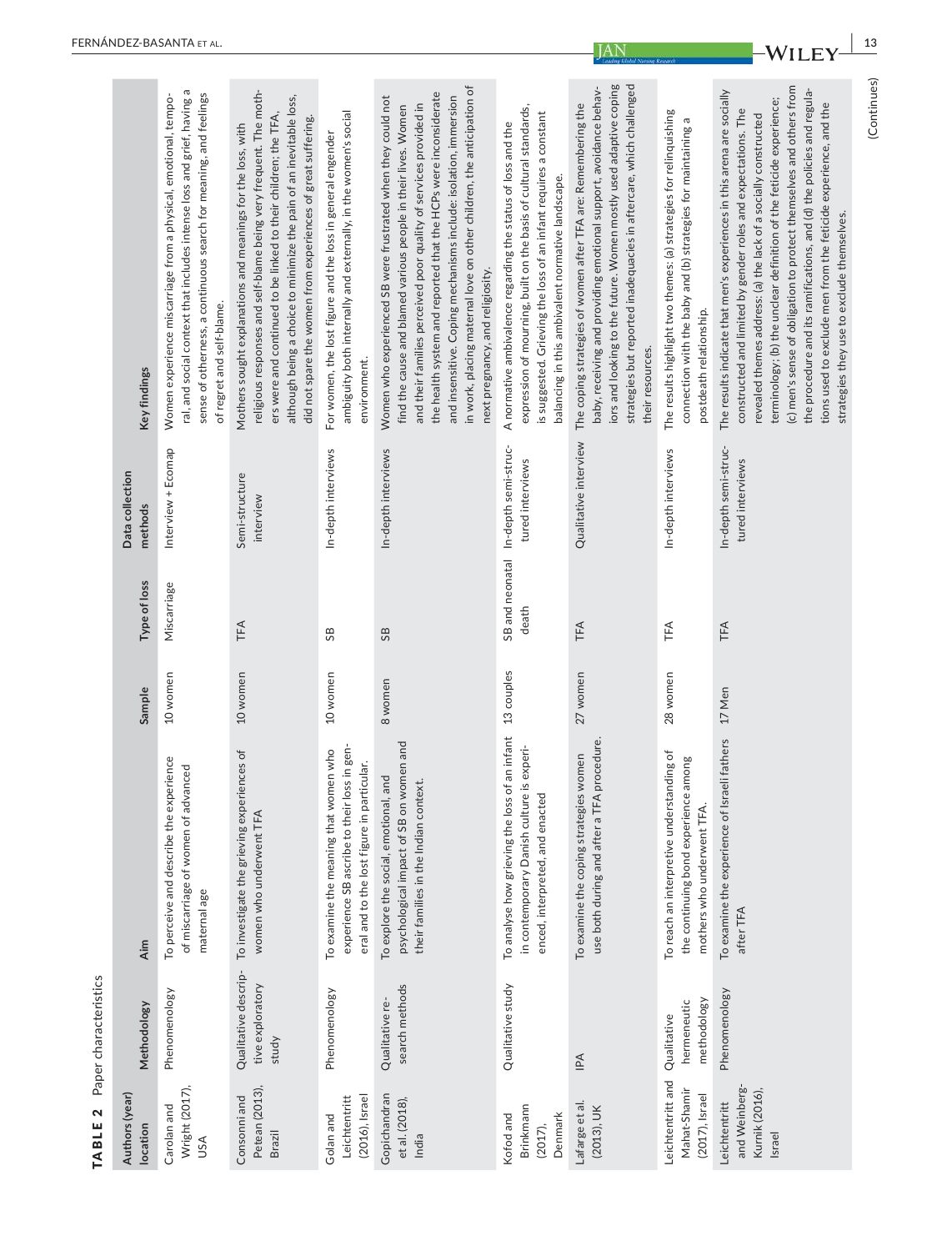| I<br>$\sim$ |
|-------------|
|             |
| ı.          |
| í.          |

| 14                 | WILEY-                     |                                                                                                                                                                                                                               |                                                                                                                                                                                                                                                                                                                                                                                                                                                                                                                                                                                             |                                                                                                                                                                                                                                                                                                                                   |                                                                                                                                                                                                                                                                                                                                                                                                                                                                                                                                                                                                                  |                                                                                                               | FERNÁNDEZ-BASA                                                                                                                                                                                                                                                                                                                                                                       |
|--------------------|----------------------------|-------------------------------------------------------------------------------------------------------------------------------------------------------------------------------------------------------------------------------|---------------------------------------------------------------------------------------------------------------------------------------------------------------------------------------------------------------------------------------------------------------------------------------------------------------------------------------------------------------------------------------------------------------------------------------------------------------------------------------------------------------------------------------------------------------------------------------------|-----------------------------------------------------------------------------------------------------------------------------------------------------------------------------------------------------------------------------------------------------------------------------------------------------------------------------------|------------------------------------------------------------------------------------------------------------------------------------------------------------------------------------------------------------------------------------------------------------------------------------------------------------------------------------------------------------------------------------------------------------------------------------------------------------------------------------------------------------------------------------------------------------------------------------------------------------------|---------------------------------------------------------------------------------------------------------------|--------------------------------------------------------------------------------------------------------------------------------------------------------------------------------------------------------------------------------------------------------------------------------------------------------------------------------------------------------------------------------------|
|                    | Key findings               | Themes that contributed to grief include self-blame for the diagno-<br>sis, guilt around the termination decision, social isolation related<br>to discomfort with abortion, and grief triggered by reminders of<br>pregnancy. | partners and looking after other children. Normal grief stages were<br>influence the grieving process. It highlights the importance of preg-<br>nancy to the majority of mothers and re-affirms the important role<br>that mothering is acknowledged, supported, and validated follow-<br>evident in the narratives of the bereaved mothers. It is important<br>of a mother spending time with her baby involving husbands and<br>bereaved mothers holds memories that will last forever and may<br>The findings describe that the immediate postnatal period for<br>ing the loss of a baby | valid loss, misperceptions of miscarriage, the hospital environment,<br>management of miscarriage, support and coping, reproductive his-<br>There are six superordinate themes in relation to the participant's<br>experience of miscarriage: acknowledgement of miscarriage as a<br>tory and implications for future pregnancies | their subsequent care. The time between diagnosis of a life-limiting<br>detail their experiences of care following diagnosis of stillbirth and<br>Stillbirth had a profound and enduring impact on bereaved parents.<br>of the personhood of the baby, protective care, and relationships<br>anomaly or stillbirth and delivery is highlighted as important for<br>stillbirth emerged from the data: maintaining hope, importance<br>(personal and professional). Bereaved parents recalled in vivid<br>Four superordinate themes relating to the human impact of<br>parents as they find meaning in their loss. | Two key themes are presented below: Transitioning embodiment,<br>and vulnerable bodies in comfortable spaces. | and moving forward but with a scar, as the mothers moved on with<br>Three main themes emerged from the analysis: longing and grieving,<br>as natural emotional responses to the loss; adaptive work of cop-<br>ing, as the mothers internalized meanings to cope with their loss;<br>their lives while they carried the unforgettable memories of the<br>newborns" death experience. |
|                    | Data collection<br>methods | Three interviews<br>3 months, and<br>at 1-3 weeks,<br>1 year                                                                                                                                                                  | Face-to-face<br>interviews                                                                                                                                                                                                                                                                                                                                                                                                                                                                                                                                                                  | Semi-structured<br>interview                                                                                                                                                                                                                                                                                                      | Semi-structured in-<br>depth interviews                                                                                                                                                                                                                                                                                                                                                                                                                                                                                                                                                                          | In-depth interviews                                                                                           | Semi-structured<br>interviews                                                                                                                                                                                                                                                                                                                                                        |
|                    | Type of loss               | TFA                                                                                                                                                                                                                           | neonatal death<br>riage, SB, and<br>Late miscar-                                                                                                                                                                                                                                                                                                                                                                                                                                                                                                                                            | Miscarriage                                                                                                                                                                                                                                                                                                                       | SB                                                                                                                                                                                                                                                                                                                                                                                                                                                                                                                                                                                                               | TFA                                                                                                           | Neonatal death                                                                                                                                                                                                                                                                                                                                                                       |
|                    | Sample                     | 19 women                                                                                                                                                                                                                      | 27 women                                                                                                                                                                                                                                                                                                                                                                                                                                                                                                                                                                                    | $10$ women $+6$<br>men                                                                                                                                                                                                                                                                                                            | $12$ women $+5$<br>men                                                                                                                                                                                                                                                                                                                                                                                                                                                                                                                                                                                           | 59 women                                                                                                      | 12 women                                                                                                                                                                                                                                                                                                                                                                             |
|                    | Aim                        | To assess how women define and experi-<br>ence grief over TFA and how this grief<br>changes over time.                                                                                                                        | with mothers following late miscarriage,<br>a qualitative research study carried out<br>This article discusses the findings from<br>stillbirth, or neonatal death.                                                                                                                                                                                                                                                                                                                                                                                                                          | tions of pregnancy and their experience of<br>To gain detailed insight into their expecta-<br>miscarriage diagnosis and management                                                                                                                                                                                                | personal impact of stillbirth on bereaved<br>To explore the lived experiences and<br>parents                                                                                                                                                                                                                                                                                                                                                                                                                                                                                                                     | To provide an in-depth account of women's<br>embodied experiences of prenatal diagno-<br>sis and TFA          | mothers after losing newborns and analyse<br>To provide an in-depth and rich description<br>of the living experience of the bereaved<br>how bereaved mothers reconstruct the<br>meaning of losing a newborn                                                                                                                                                                          |
| (Continued)        | Methodology                | Grounded theory                                                                                                                                                                                                               | Focused-ethnog-<br>raphy                                                                                                                                                                                                                                                                                                                                                                                                                                                                                                                                                                    | $\mathbb{A}$                                                                                                                                                                                                                                                                                                                      | $\mathbb{R}^4$                                                                                                                                                                                                                                                                                                                                                                                                                                                                                                                                                                                                   | Thematic analysis                                                                                             | Phenomenology                                                                                                                                                                                                                                                                                                                                                                        |
| TABLE <sub>2</sub> | Authors (year)<br>location | Maguire et al.<br>(2015), USA                                                                                                                                                                                                 | (2015), Ireland<br>McGuinness                                                                                                                                                                                                                                                                                                                                                                                                                                                                                                                                                               | (2017), Ireland<br>Meaney et al.                                                                                                                                                                                                                                                                                                  | (2018), Ireland<br>Nuzum et al.                                                                                                                                                                                                                                                                                                                                                                                                                                                                                                                                                                                  | Pitt et al. (2016),<br>Australia                                                                              | (2018), Jordan<br>and AI-Gamal<br>Abdel-Razeq                                                                                                                                                                                                                                                                                                                                        |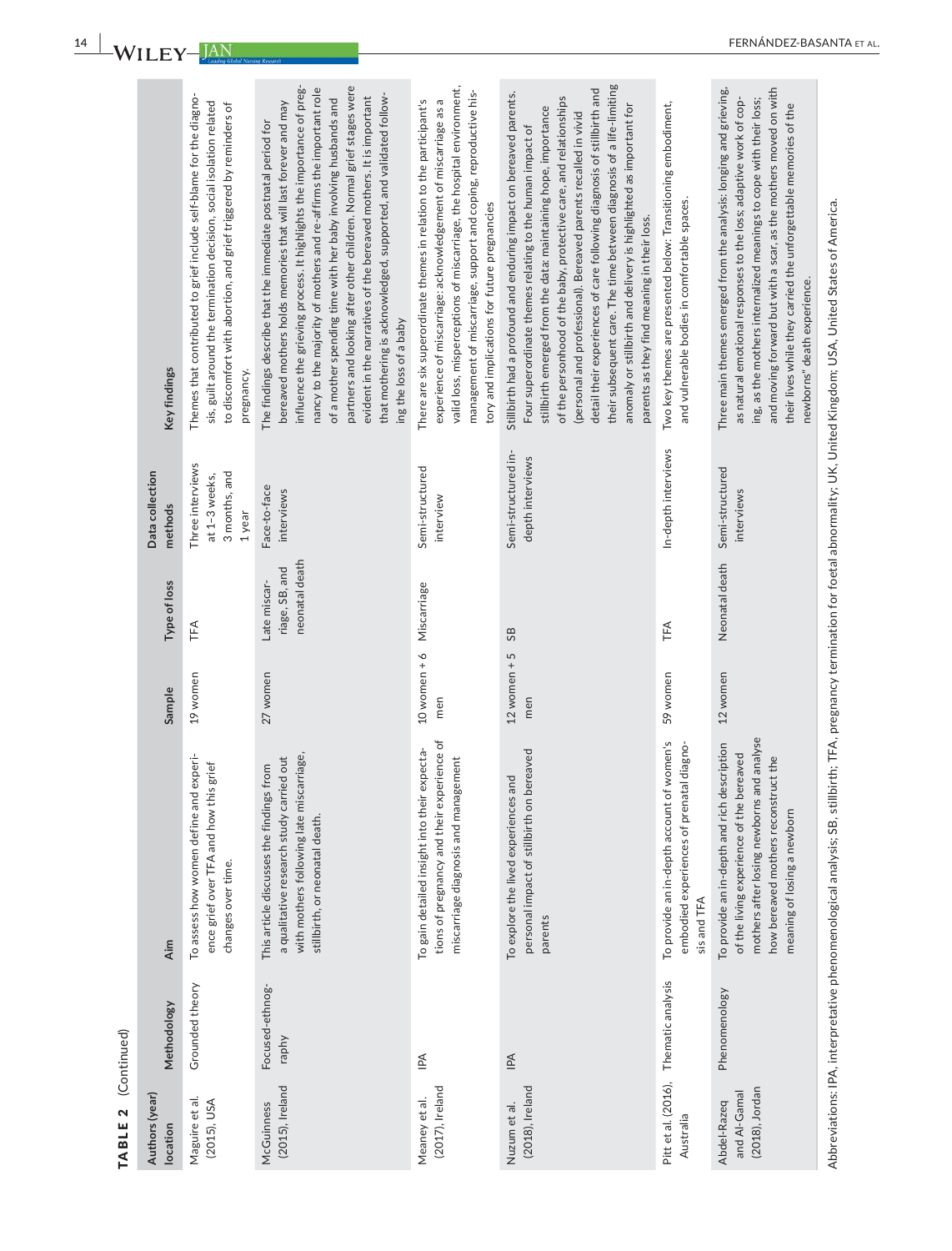|                  | "Staying afloat in the storm"                                                                                                                                                                   |                                                                                                                                                                                                                                                                               |                                                                                                            |                                                                                                                                                                                                                                                                                                                                                                                                                                                                                                                                                                  |                                                                                                                                                                                                                                                                                                                                                                                                                                                          |
|------------------|-------------------------------------------------------------------------------------------------------------------------------------------------------------------------------------------------|-------------------------------------------------------------------------------------------------------------------------------------------------------------------------------------------------------------------------------------------------------------------------------|------------------------------------------------------------------------------------------------------------|------------------------------------------------------------------------------------------------------------------------------------------------------------------------------------------------------------------------------------------------------------------------------------------------------------------------------------------------------------------------------------------------------------------------------------------------------------------------------------------------------------------------------------------------------------------|----------------------------------------------------------------------------------------------------------------------------------------------------------------------------------------------------------------------------------------------------------------------------------------------------------------------------------------------------------------------------------------------------------------------------------------------------------|
|                  | Searching for the meaning of the loss                                                                                                                                                           | Talking about the experience                                                                                                                                                                                                                                                  | Looking to the future                                                                                      | Avoidance                                                                                                                                                                                                                                                                                                                                                                                                                                                                                                                                                        | Connecting with the baby                                                                                                                                                                                                                                                                                                                                                                                                                                 |
| Parents gender   | $\mathsf{O}^+$                                                                                                                                                                                  | $\mathsf{O}^+$                                                                                                                                                                                                                                                                | $\sigma$                                                                                                   | Ó.                                                                                                                                                                                                                                                                                                                                                                                                                                                                                                                                                               | Ó,                                                                                                                                                                                                                                                                                                                                                                                                                                                       |
| Type of loss     | MS, TFA, SB, ND                                                                                                                                                                                 | TFA, SB<br>ΜS,                                                                                                                                                                                                                                                                | TFA                                                                                                        | MS, TFA, SB, ND                                                                                                                                                                                                                                                                                                                                                                                                                                                                                                                                                  | MS, TFA, SB, ND                                                                                                                                                                                                                                                                                                                                                                                                                                          |
| Cultural context | USA, Brazil, India, Jordan                                                                                                                                                                      | USA and India                                                                                                                                                                                                                                                                 | K                                                                                                          | USA, Brazil, Israel, India, UK,<br>Ireland, Jordan                                                                                                                                                                                                                                                                                                                                                                                                                                                                                                               | Denmark, UK, Israel, Ireland,<br>Australia                                                                                                                                                                                                                                                                                                                                                                                                               |
| Key aspects      | Sources: HCPs, religion, superstitions,<br>blame (husband/family, HCPs and<br>themselves) and medical reasons.                                                                                  | social connections, reduce social<br>comforting and allows reciprocal<br>Talking with other causes: Know<br>Participating in support groups<br>produces ambivalent feelings.<br>other cases of loss, establish<br>Talking to their social circle is<br>isolation.<br>support. | stages of the griev-<br>aspects of the loss<br>search for positive<br>To allow to close<br>ing process; to | How: Avoid contact with others<br>in the couple, ignorance of the<br>not to worry about their social<br>children, taking care of others,<br>disconnecting from the baby).<br>environment and to avoid the<br>company of their social circle,<br>the role of mother with other<br>performing routine activities,<br>Storing of emotions, tension<br>process and social isolation.<br>Why: To protect themselves,<br>changing their routine, and<br>and be distracted (with the<br>Consequences of avoidance:<br>returning to work, playing<br>reaction of others. | Tokens: a pregnancy diary, memory<br>spending time with the baby, talk-<br>ing about the baby, visiting places<br>They use tokens and symbolic acts<br>to establish a bond with the baby<br>of their baby with the next child,<br>of remembrance, and attending<br>writing a post, getting a tattoo,<br>planting a tree, using the name<br>Symbolic acts: lighting a candle,<br>and to legitimize the loss.<br>acts of remembrance.<br>box, photographs. |
| Articles         | Carolan and Wright (2017); Consonni<br>et al. (2018); Maguire et al. (2015);<br>Abdel-Razeq and Al-Gamal (2018)<br>and Petean (2013); Gopichandran                                              | Gopichandran et al. (2018);<br>Carolan and Wright (2017);<br>Maguire et al. (2015)                                                                                                                                                                                            | Lafarge et al. (2013)                                                                                      | et al. (2018); Pitt et al. (2016);<br>Maguire et al. (2015); Nuzum<br>Consonni and Petean (2013);<br>and Weinberg-Kurnik (2016);<br>(2018); Lafarge et al. (2013);<br>Shamir (2017); Leichtentritt<br>Abdel-Razeq and Al-Gamal<br>(2016); Gopichandran et al.<br>Carolan and Wright (2017);<br>Leichtentritt and Mahat-<br>Golan and Leichtentritt<br>(2018)                                                                                                                                                                                                     | (2017); Nuzum et al. (2018); Pitt et<br>McGuinness (2015); Meaney et al.<br>Lafarge et al. (2013); Leichtentritt<br>Kofod and Brinkmann (2017);<br>and Mahat-Shamir (2017);<br>al. (2016)                                                                                                                                                                                                                                                                |
| America          | Abbreviations: (9), women and men; (9), women; MS, miscarriage; ND, neonatal death; SB, stillbirth; TFA, pregnancy termination for fetal abnormality; UK, United Kingdom; USA, United States of |                                                                                                                                                                                                                                                                               |                                                                                                            |                                                                                                                                                                                                                                                                                                                                                                                                                                                                                                                                                                  |                                                                                                                                                                                                                                                                                                                                                                                                                                                          |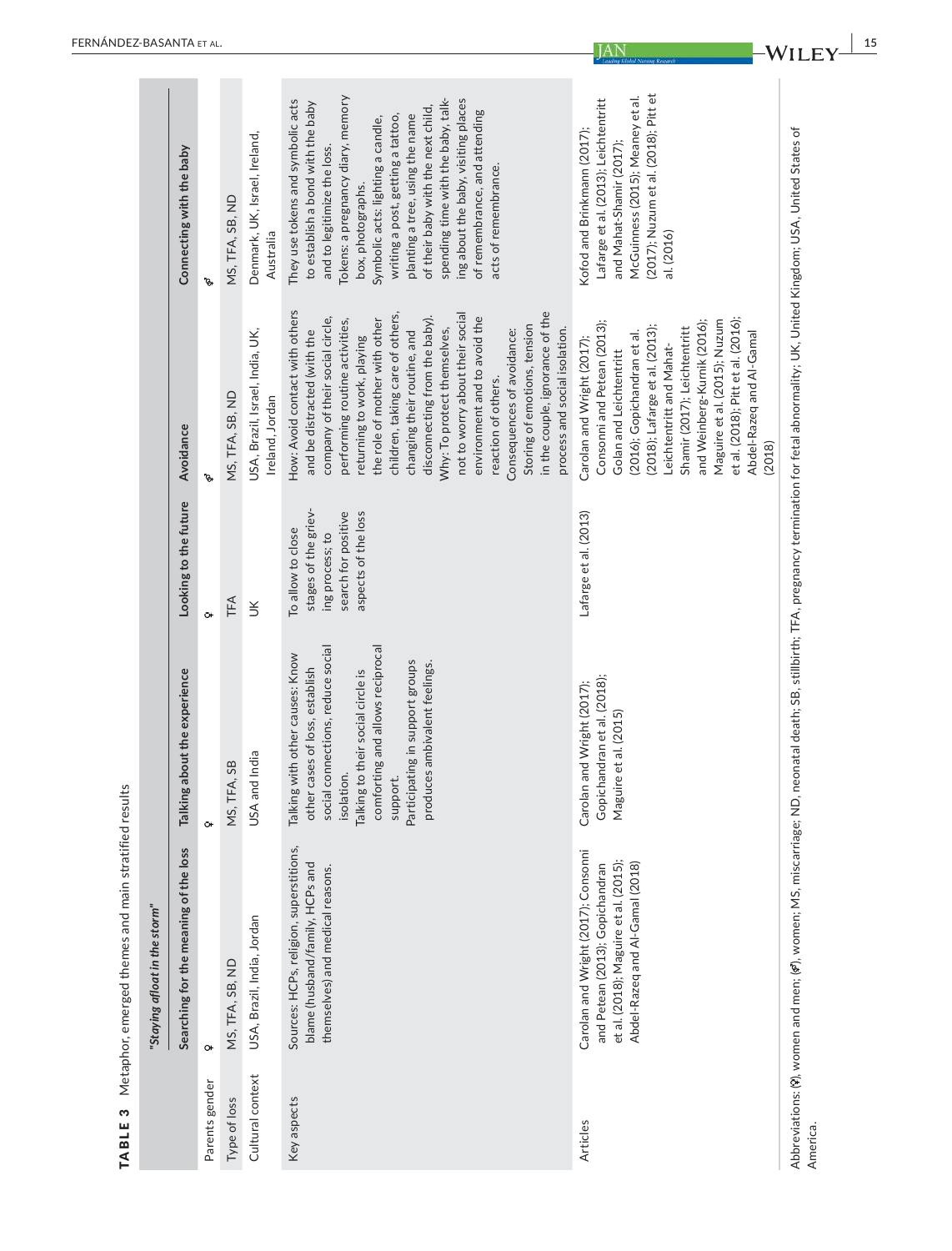al., 2018) and Arabic (Abdel-Razeq & Al-Gamal, 2018) cultures, some mothers took shelter in or renounced religion, depending on whether the answers provided by religion were comforting or not in their grieving process:

> After the surgery they told me that the baby had passed away before the surgery. So, that kind of helped because I didn't feel like we did it or the doc‐ tor did it… I felt, like, God did it and that was what He wanted.

> > Mother (Maguire et al., 2015).

Other resources used were superstition and blaming the husband and family, HCPs and themselves (Gopichandran et al., 2018; Maguire et al., 2015). Contrarily, mothers with a high educational level looked for meaning in medical causes (Gopichandran et al., 2018; Maguire et al., 2015):

> We used to live in a haunted house previously. I got pregnant when I was living there. I think that is the reason for this baby's death. Mother (Gopichandran et al., 2018).

## **3.2** | **Talking about the experience**

When mothers shared their loss with others, they discovered cases of loss that they did not know of beforehand. They realized that they were not the only ones that had experienced this situation. Indeed, they established a social connection and felt relieved of the burden of social isolation (Maguire et al., 2015):

> [...] [If you] start to tell people about what you experience [then] they would say, "Oh, yeah. I know. We had one baby before and we lost [it too].

Mother (Maguire et al., 2015).

For mothers, talking with their close circle was comforting (Carolan & Wright, 2017; Gopichandran et al., 2018). Specifically, the contact of mothers with others with similar experiences facilitated reciprocal support and reduced isolation (Lafarge, Mitchell, & Fox, 2013; Maguire et al., 2015). As one mother said:

> My mother‐in‐law was a huge influence. She really helped me because she experienced a miscarriage; she suffered a loss farther along than I was […]. So, when it happened I was more comfortable talking to her.

> > Mother (Carolan & Wright, 2017).

Some mothers participated in online support groups, which caused ambivalent feelings based on their mood when reading the comments; some joined face‐to‐face support groups, which

allowed them to situate themselves in their own healing process, although in the long run, it was not helpful to participate in sup‐ port groups, which included people who had experienced a variety of losses (Lafarge et al., 2013).

> Sometimes I found reading other people's accounts on the forum unhelpful as I felt guilty for not feeling as emotional or terrible as they did, but in time I was able to feel that this was positive, that I was coping and mentally strong.

> > Mother (Lafarge et al., 2013).

#### **3.3** | **Looking to the future**

In Lafarge et al. (2013), a tool that mothers used to cope with TFA was looking to the future. This strategy allowed mothers to achieve closure or move through the stages of the grieving pro‐ cess. For example, the funeral provided closure regarding the physical aspect of the loss. Looking to the future was also linked to searching for positive aspects in their experiences, such as by rationalizing, carrying out actions of good will and focusing on un‐ resolved issues:

> As closure was provided through the funeral, postmortem, due date passing, the first birthday, now it is time to move on with our lives.

> > Mother (Lafarge et al., 2013).

## **3.4** | **Avoidance**

In 11 papers, parents reported using avoidance strategies to deal with their loss and to protect themselves, since the pain of reliving the loss was avoided and blocked (Lafarge et al., 2013; Leichtentritt & Mahat‐Shamir, 2017). Parents distracted their thoughts by min‐ gling with their social circle, performing routine activities or chang‐ ing their previous routine and returning to work (Abdel‐Razeq & Al-Gamal, 2018; Consonni & Petean, 2013; Gopichandran et al., 2018; Lafarge et al., 2013). Specifically, mothers were distracted by playing the role of mother with other children (Gopichandran et al., 2018; Lafarge et al., 2013), whereas men took care of others (Leichtentritt & Weinberg‐Kurnik, 2016):

> When you are busy caring for others… you also over‐ look yourself.

Father (Leichtentritt & Weinberg‐Kurnik, 2016).

Some parents did not talk about the loss and did not relate to their social environment because they wanted to avoid the reactions of others and did not want to worry their social cir‐ cle with manifestations of sadness (Consonni & Petean, 2013; Gopichandran et al., 2018; Lafarge et al., 2013; Maguire et al., 2015; Pitt, McClaren, & Hodgson, 2016). They also did not go to medical consultations (Pitt et al., 2016):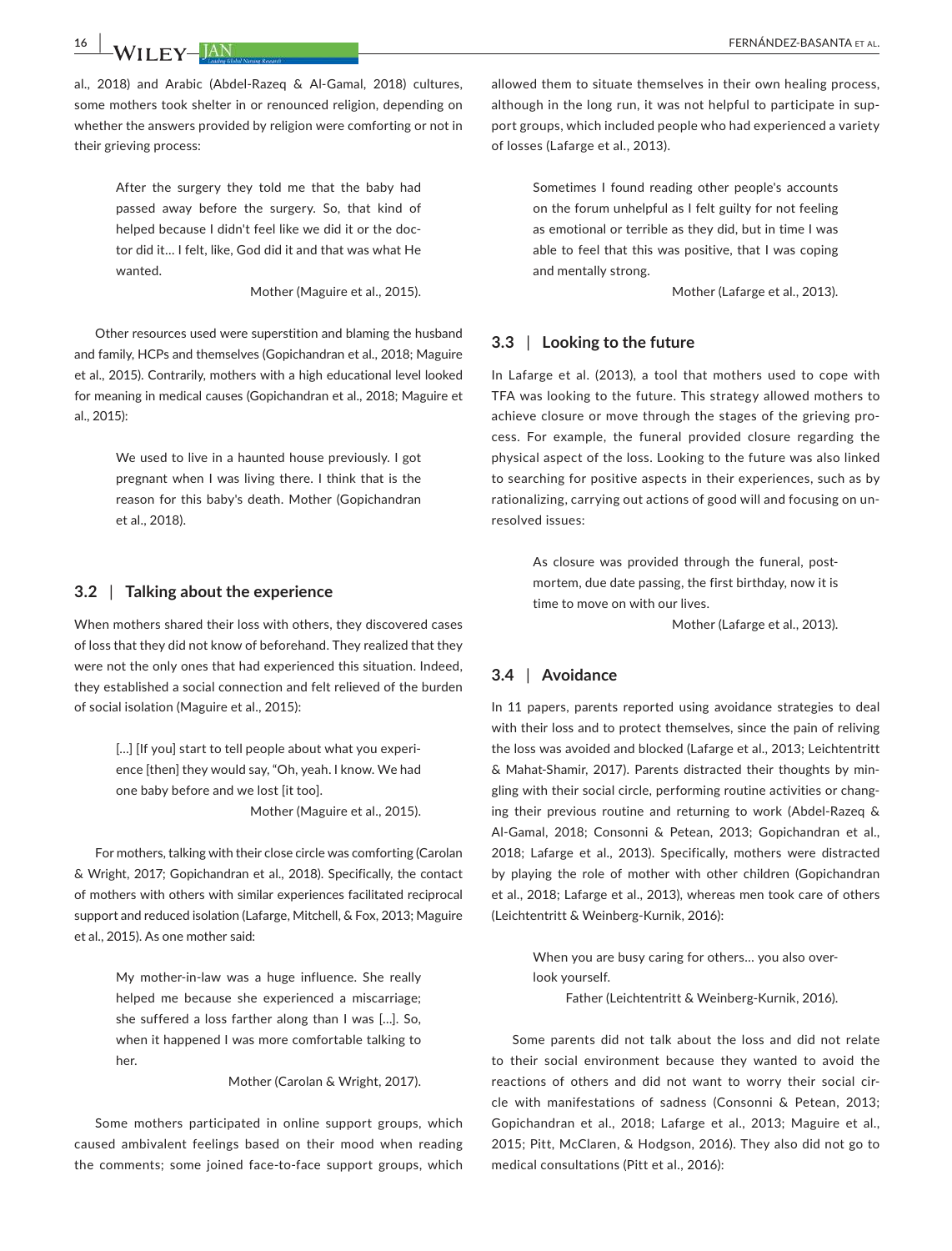Women like me who have lost their babies are consid‐ ered inauspicious. They (society) will talk badly if we even touch their normal babies. So, I do not go for any social functions.

Mother (Gopichandran et al., 2018).

Culturally, some parents avoided expressing their grief due to the lack of social acceptance of these losses (Golan & Leichtentritt, 2016; Leichtentritt & Mahat‐Shamir, 2017). In early losses, this avoidance was exacerbated, since expressions of mourning are prohibited in some social environments (Kofod & Brinkmann, 2017):

> People didn't want to hear… it's easier for everyone not knowing, not hearing… as if it just disappeared. Mother (Leichtentritt & Mahat‐Shamir, 2017).

Some parents also used strategies to disconnect from the baby, such as denying the existence of the child, not keeping memories and blocking thoughts and feelings about the baby (Carolan & Wright, 2017; Lafarge et al., 2013; Leichtentritt & Mahat‐Shamir, 2017; Pitt et al., 2016). Some mothers even questioned the biological or genetic connection between them and the baby (Leichtentritt & Mahat-Shamir, 2017):

> You convince yourself it is not really your genes… that genetics‐wise you are okay. You make up stories which help you cope; you start believing them… that it's not yours.

> > Mother (Leichtentritt & Mahat‐Shamir, 2017).

The use of avoidance strategies led to the suppression of emo‐ tions and the emergence of tensions in the couple due to differ‐ ences in coping between the sexes (Gopichandran et al., 2018; Lafarge et al., 2013; Nuzum, Meaney, & O'Donoghue, 2018). Attempts not to remember, see, talk, or experiment generated *ig‐ norance* about certain aspects of the loss in parents. This meant that some of them later regretted not being present during the process (Leichtentritt & Mahat‐Shamir, 2017):

> I think [partner] had a lot closer connection to him than I had, because I suppose I see my time with him as, when he was born to when he was buried… I re‐ member thinking he's my son but he's not (very upset). Father (Nuzum et al., 2018).

Additionally, parents experienced social isolation both because of the use of this strategy and because of the taboo that surrounds these losses (Carolan & Wright, 2017; Lafarge et al., 2013; Meaney et al., 2017).

#### **3.5** | **Connecting with the baby**

Parents used resources to establish a bond with their child, which allowed them to maintain a connection with their child and legitimize their loss, even though it was painful. This was especially important in early losses, since these are ambiguous losses that are socially in‐ visible, unknown, and not acknowledged (Leichtentritt & Weinberg‐ Kurnik, 2016; Meaney et al., 2017):

> But the miscarriage itself, I'd say it was until then…and the whole discussion became a very public thing…it was only at that stage that I started to move on from it and that would have been five years, five years later and it was always something that would of upset me… it is hard to know what you are grieving for in a way because it is fleeting, you know the whole experience of being pregnant and then not being pregnant and thinking if I didn't remember this baby then who would. Father (Meaney et al., 2017).

Parents used tokens such as a pregnancy diary, especially in early losses where material memories were scarce, memory boxes and pho‐ tographs (Kofod & Brinkmann, 2017; Lafarge et al., 2013; Leichtentritt & Mahat‐Shamir, 2017; Pitt et al., 2016). Parents looked at these tokens privately, though in some cases, they shared them with their social environment so their baby would be socially acknowledged (Kofod & Brinkmann, 2017; Pitt et al., 2016). For example, Lafarge et al.'s (2013) study, conducted in the UK, showed that even for men, the process of making a memory box was therapeutic because the time parents put into making the box was time taken to remember the baby:

> My partner built a little box to put little mementos into. It took him many months to complete it as I think it was his time to think about the son he had lost. Mother (Lafarge et al., 2013).

Some parents performed rituals that connected them to the child. These symbolic acts involved lighting a candle, writing a post on a forum or doing something more permanent, like getting a tattoo or planting a tree (Lafarge et al., 2013; Leichtentritt & Mahat‐Shamir, 2017; Nuzum et al., 2018). The name of the child also connected it to them, as in some cases the parents were able to use it with the next child (Leichtentritt & Mahat-Shamir, 2017; Nuzum et al., 2018). The performance of these rituals was culturally conditioned. In Jewish culture, parents could not enact public connection rituals, since mourning traditions are not accepted for early pregnancy losses (Leichtentritt & Mahat‐Shamir, 2017):

> [I feel close to him in the graveyard] I just prefer it if there was no one else in the graveyard. I would defi‐ nitely only feel it when I'm there on my own with him. Father (Nuzum et al., 2018).

Keeping the memory of the baby alive through talking about it in their social environment, visiting places of remembrance, and perform‐ ing acts of remembrance provided mothers with closure and social acknowledgement of the baby (Lafarge et al., 2013; McGuinness, 2015). In advanced losses, spending time with the baby after birth favoured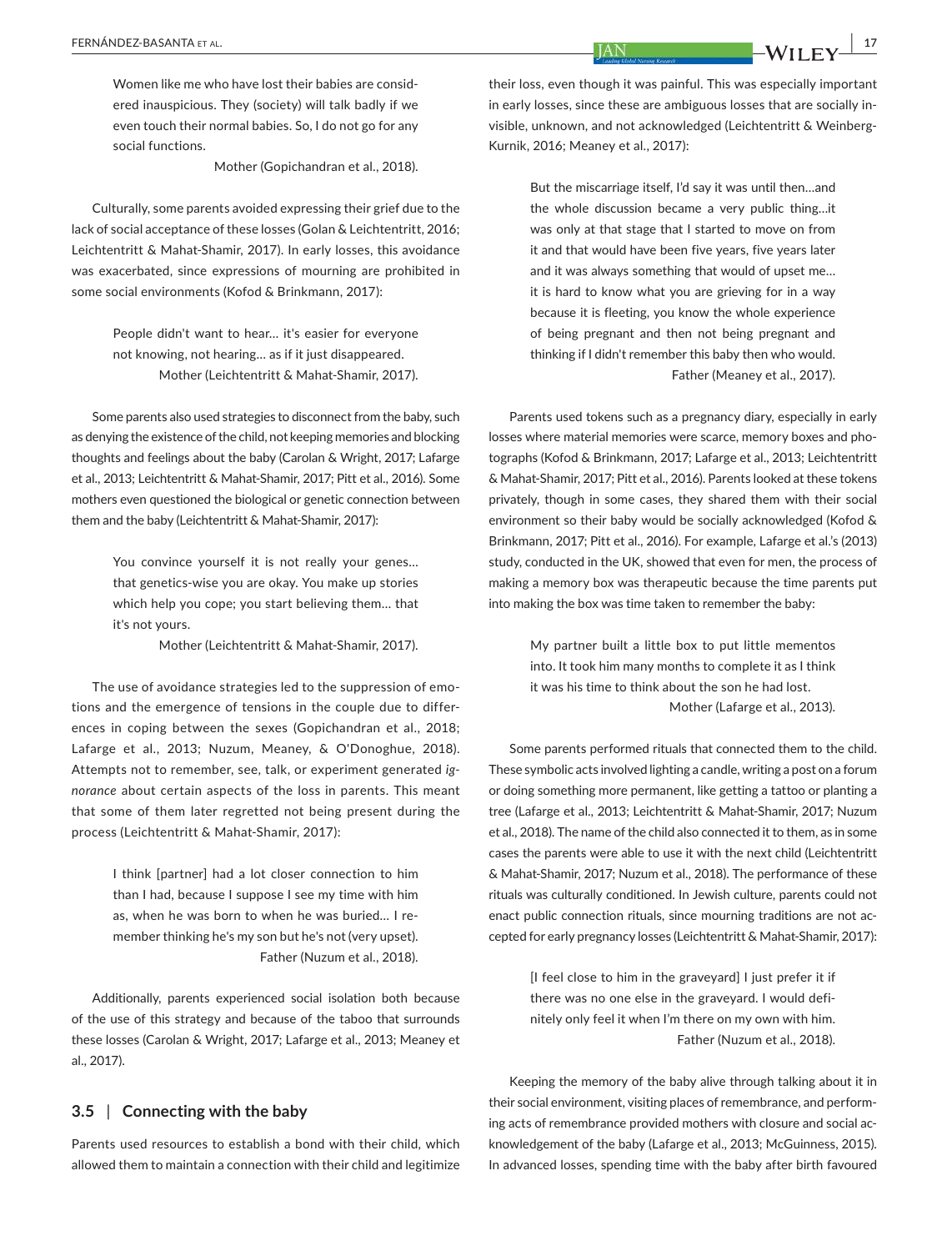the existence and reinforcement of the bond (McGuinness, 2015; Nuzum et al., 2018):

> I wanted to take him home. I wanted as much time with him as we could… suppose we knew we wouldn't have long with him before we buried him.

> > Father (Nuzum et al., 2018).

## **4** | **DISCUSSION**

The synthesis of the qualitative evidence revealed in‐depth how parents cope with perinatal loss. From the 14 included papers, we identified the overarching metaphor *Staying afloat in the storm* based on five themes that show the coping strategies used by parents after these losses. This metaphor symbolizes the emotional storm that these losses represent to parents and how they cope using different strategies to stay afloat.

For this discussion, the Multicultural Model of Coping after Pregnancy Loss (MMCPL) (Van, 2012) and the Motivational Theory of Coping (MTC) (Skinner, Edge, Altman, & Sherwood, 2003) were found to be useful. We have merged these two theories with find‐ ings from different contexts and particularities. This has allowed us to present a deeper and more solid understanding of the coping ex‐ periences of parents following perinatal loss.

Van (2012) proposed the MMCPL, subsequently expanded (Fernández‐Basanta, Van, Coronado, Torres, & Movilla‐Fernández, 2019), which establishes connectedness as a facilitator of coping, while disconnectedness is the central concept that inhibits coping. Applied to our results, connectedness could be associated with the connectivity with the baby, the search for the meaning of the loss and talking about the experience, whereas disconnectedness could be associated with avoidance.

Connectedness captures the conditions that facilitate or con‐ strain coping with grief and related responses after pregnancy loss. According to the model, women who connect with their social envi‐ ronment tend to cope with their grief more effectively than women who do not. Connectedness exists between them and the people they know and have a personal connection with (Van, 2012).

Although the MMCPL was designed based on the coping experi‐ ences of women after a pregnancy loss, it fits with our aim. To fulfil this aim and to deepen and provide an improved theoretical frame‐ work, we use the MTC (Skinner et al., 2003). In this model, searching for the meaning of the loss, talking about the experience and connecting with the baby are considered adaptive coping strategies, while avoidance stands out as a maladaptive strategy. The experiences of connectedness/confrontation and disconnectedness/avoidance are a back‐and‐forth process and are not mutually exclusive.

Grief is a universal human reaction to the loss of a loved one, but social and cultural contexts influence the way grief is mani‐ fested and the coping strategies used (Brownlee & Oikonen, 2004; Dallay, 2013; Fenstermacher & Hupcey, 2013; Van & Meleis, 2003). Perinatal losses are still considered taboo losses and are made

invisible by social and health environments and some parents con‐ sequently perceive a lack of social and health support (France, Hunt, Ziebland, & Wyke, 2013; Heazell, 2016). Furthermore, the litera‐ ture supports the existence of a *grief hierarchy* (Kofod & Brinkmann, 2017; Van & Meleis, 2003), where grief expressions are accepted depending on the type of loss. For instance, in early losses, suffering is less socially accepted and parents may be forced to constantly negotiate the importance of the loss and to perform actions that le‐ gitimize the existence of their pregnancy/baby (Kofod & Brinkmann, 2017; Leichtentritt & Weinberg‐Kurnik, 2016; Meaney et al., 2017; Sawicka, 2016). Logsdon and Davis (2003) affirm that for social sup‐ port to be considered useful, it must fulfil the expectations of the one receiving the support and should come from a person of trust. When these conditions are not in place, the person may leave their needs unfulfilled instead of receiving support from another source.

In some cultures, social context and religion establish that fem‐ ininity is synonymous with motherhood, which means that when childlessness occurs, a woman is deprived of her gender identity and some mothers may experience social isolation (Gerber‐Epstein, Leichtentritt, & Benyamini, 2009). However, religion can also have a protective effect for mothers, since it helps them make sense of the loss and cope with bereavement (Abdel-Razeq & Al-Gamal, 2018; Roberts & Lee, 2014). Our results show that when parents do not get answers that allow them to make sense of the loss, they may look to other resources, such as religion or superstition.

Looking to the future is a controversial strategy. In the MTC, it can be framed as an adaptive strategy, while in the MMCPL, it may belong to disconnectedness. Though this strategy represents a low‐ confidence finding, the controversy regarding it can be explained by the stage in the grieving process and the type of loss. The advanced stages in the grieving process, where the pain intensity is lower, may favour the emergence of strategies such as rationalization or the search for positive aspects of the loss (Dávalos et al., 2008). However, in TFA, the loss is *voluntary* and involves decision‐making. This decision‐making may involve visualizing and rationalizing death as an escape from suffering (Boyraz, Horne, & Waits, 2015).

The metaphor of *Staying afloat in the storm* symbolizes how par‐ ents cope with perinatal loss. Our findings showed that the five strategies are often conditioned by cultural, social, and individual factors, such as the taboo that surrounds these losses, the social ex‐ pectations that condition grief expression, the lack of response from HCPs, the lack of social acknowledgment of the loss, the type of loss, and the stage in the grieving process. Giving emotional attention to these parents requires the provision of transcultural nursing care based on knowledge of the cultural context and background of the parents (Leininger, 1995). The provision of resources to prove the existence of the pregnancy/baby and of spaces where parents can express their grief is fundamental to legitimizing the loss (Martel & Ives-Baine, 2018; O'Leary & Warland, 2013). Therefore, care should contemplate an individual approach adapted to the needs of par‐ ents and not the creation of care protocols that generate barriers to the provision of comprehensive and individualized care. Nurses and midwives should lead out in the emotional care of parents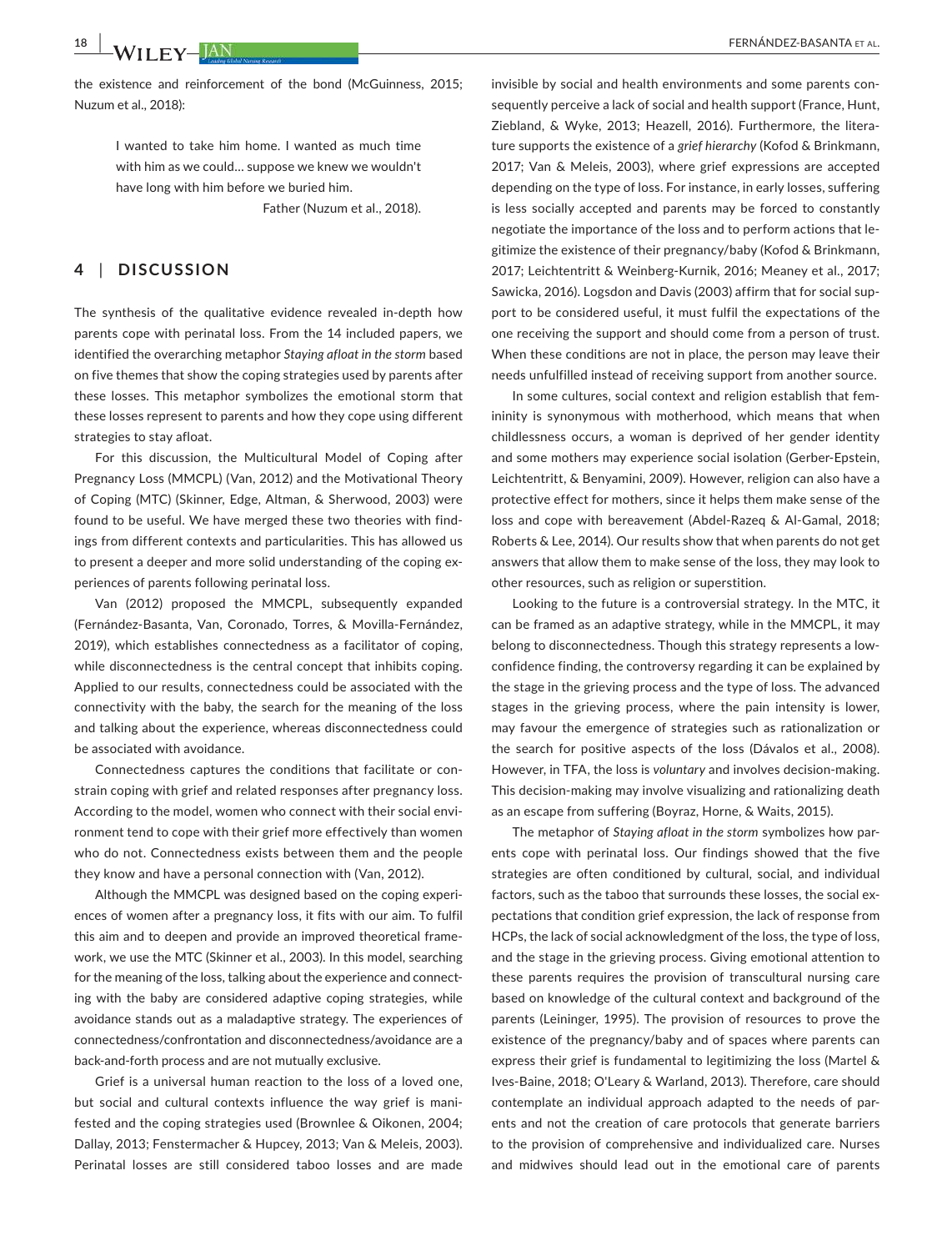experiencing perinatal loss by being the reference professional for parents (Capitulo, 2005), though the involvement of all HCPs is re‐ quired. This study contributes to deepening the knowledge of the coping of parents following perinatal loss, which is important for de‐ veloping nursing care in these situations. Furthermore, the MMCPL (Van, 2012) was confirmed and expanded, since our results develop in depth the factors that condition the use of coping strategies.

#### **4.1** | **Strengths and limitations**

This study's strengths lie in its comprehensive search strategy. This strategy ensured that the review is based on studies conducted in geographical contexts with unique and defining characteristics and on various types of losses, providing a more complete vision of the phe‐ nomenon. In addition, the studies were evaluated using the QARI crite‐ ria (Joanna Briggs Institute, 2017) and the review findings were assessed with CERQual (Lewin et al., 2015), confirming their transparency and re‐ liability. This process improves the trustworthiness and applicability of the results in the clinical setting, decision‐making and future research.

One of the weaknesses of this review is related to the com‐ position of the samples. According to the literature (Cacciatore, Erlandsson, & Rådestad, 2013) and the included studies, men are underrepresented. This makes it difficult to describe the male coping experience. Indeed, the profile of the informants in some of the studies was homogeneous, generating a limited view of the phenom‐ enon. Another limitation refers to the generalization of the findings to countries outside western contexts. Taboos surrounding perinatal loss, social expectations regarding expressions of grief and the HCP‐ parent relationship can affect parents' coping experiences. In addi‐ tion, meta‐ethnography analysis can be challenging: even though the studies met the criteria to be included in this review, their objectives may not be in line with ours. Nevertheless, the meta‐ethnography found both similarities and differences contributing to the refuta‐ tional findings (i.e., religion).

The methodology used has been criticized for eliminating the original findings of the unique experience and extracting them from their context (Sandelowski, Barroso, & Voils, 2007). Despite this lim‐ itation, the goal of meta-ethnography is not to summarize or aggregate information but to synthesize studies through an inductive and interpretive analysis, taking into account the context of the studies (Bondas & Hall, 2007). The findings of this meta‐ethnography are novel and offer a greater level of understanding of parents' coping experience following perinatal loss.

# **5** | **CONCLUSION AND IMPLICATIONS**

The findings revealed five coping strategies used by parents follow‐ ing perinatal loss. The overarching metaphor symbolizes the emo‐ tional storm that the loss represents and the strategies that parents use to stay afloat during it, influenced by cultural, social, and individ‐ ual factors. Understanding these coping experiences may improve the knowledge of HCPs in the provision of care to these parents.

This meta‐ethnography can inform nurse and midwife evidence‐ based practice by showing the importance of coping knowledge and care needs in the context of perinatal loss and by promoting the de‐ sign and implementation of emotional care strategies.

To expand knowledge of the experience of perinatal loss, in-depth research should approach samples that include men as participants. In addition, further research on informants with heterogeneous profiles will provide richer views of the phenomenon.

## **ACKNOWLEDGEMENTS**

Not applicable.

## **CONFLICT OF INTEREST**

The authors state that there is no conflict of interest.

## **AUTHOR CONTRIBUTIONS**

S.F.‐B., M.‐J.M.‐F.: Made substantial contributions to conception and design, or acquisition of data, or analysis and interpretation of data; S.F.‐B., C.C., M.‐J.M.‐F.: Involved in drafting the manu‐ script or revising it critically for important intellectual content; S.F.‐B., C.C., M.‐J.M.‐F.: Given final approval of the version to be published. Each author should have participated sufficiently in the work to take public responsibility for appropriate portions of the content; S.F.‐B., C.C., M.‐J.M.‐F.: Agreed to be accountable for all aspects of the work in ensuring that questions related to the accuracy or integrity of any part of the work are appropriately inves‐ tigated and resolved.

#### **ORCID**

*Sara Fernández‐Basant[a](https://orcid.org/0000-0002-7542-9667)* [https://orcid.org/0000‐0002‐7542‐9667](https://orcid.org/0000-0002-7542-9667) *Carmen Coronado* [https://orcid.org/0000‐0002‐4824‐6902](https://orcid.org/0000-0002-4824-6902) *María‐Jesús Movilla‐Fernández* [https://orcid.](https://orcid.org/0000-0001-9369-8636) [org/0000‐0001‐9369‐8636](https://orcid.org/0000-0001-9369-8636)

#### **REFERENCES**

- Abdel-Razeq, N. M., & Al-Gamal, E. (2018). Maternal bereavement: Mothers' lived experience of losing a newborn infant in Jordan. Journal of Hospice & Palliative Nursing, 20(2), 137-145. https://doi. org/10.1097/NJH.00000000000000417
- Atkins, S., Lewin, S., Smith, H., Engel, M., Fretheim, A., & Volmink, J. (2008). Conducting a meta-ethnography of qualitative literature: Lessons learnt. *BMC Medical Research Methodology*, *8*(1), 21. [https ://](https://doi.org/10.1186/1471-2288-8-21) [doi.org/10.1186/1471‐2288‐8‐21](https://doi.org/10.1186/1471-2288-8-21)
- Bondas, T., & Hall, E. O. (2007). Challenges in approaching metasynthe‐ sis research. *Qualitative Health Research*, *17*(1), 113–121. [https ://doi.](https://doi.org/10.1177/1049732306295879) org/10.1177/1049732306295879
- Boyraz, G., Horne, S. G., & Waits, J. B. (2015). Accepting death as part of life: Meaning in life as a means for dealing with loss among bereaved individuals. *Death Studies*, 39(1), 1-11. https://doi.org/10.1080/07481 [187.2013.878767](https://doi.org/10.1080/07481187.2013.878767)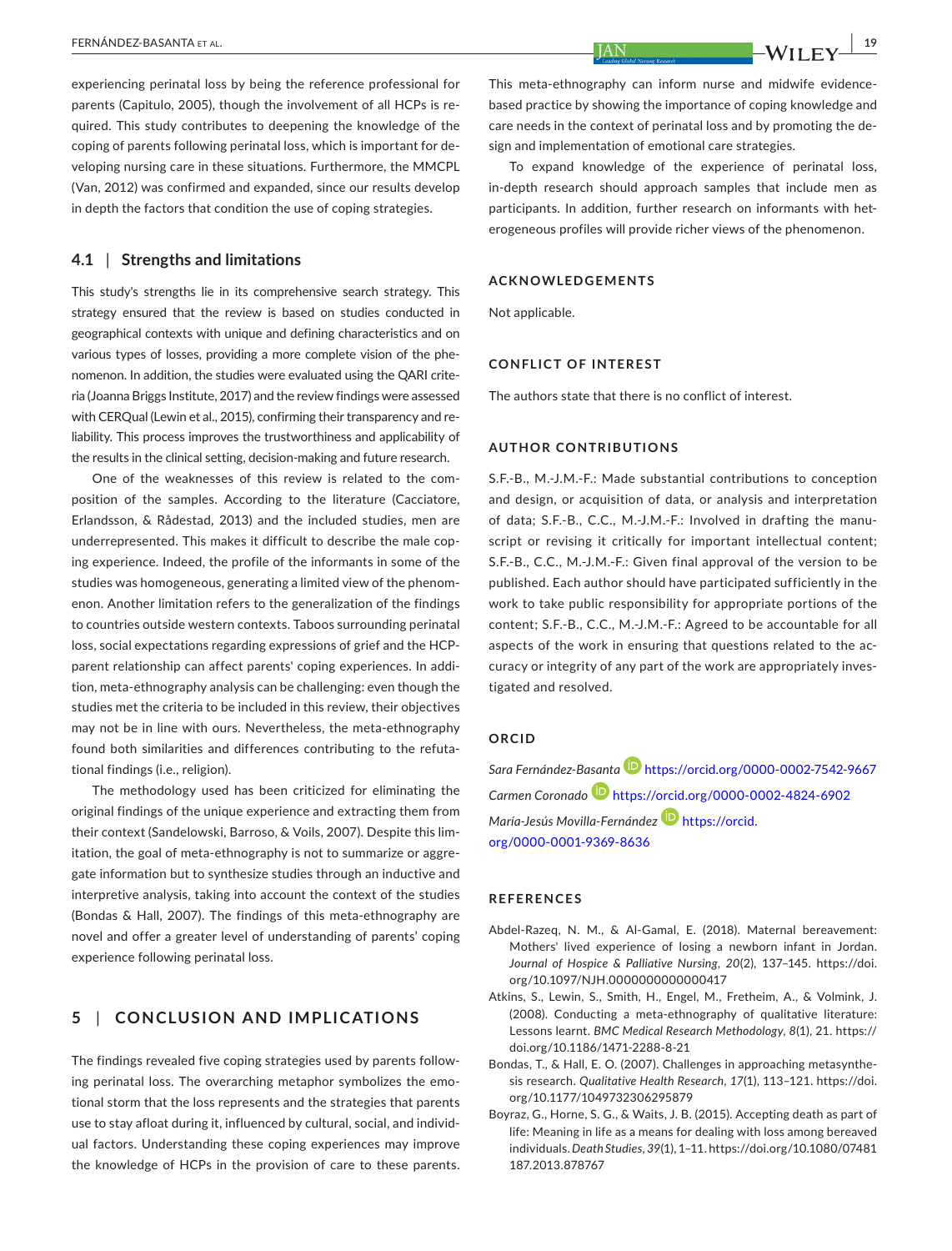**20 <sup>|</sup>**  FERNÁNDEZ‐BASANTA ET Al.

- Brownlee, K., & Oikonen, J. (2004). Toward a theoretical framework for perinatal bereavement. *British Journal of Social Work*, *34*(4), 517–529. https://doi.org/10.1093/bisw/bch063
- Cacciatore, J. (2010). Stillbirth: Patient‐centered psychosocial care. *Clinical Obstetrics and Gynecology*, *53*(3), 691–699. [https ://doi.](https://doi.org/10.1097/GRF.0b013e3181eba1c6) org/10.1097/GRF.0b013e3181eba1c6

Cacciatore, J., Erlandsson, K., & Rådestad, I. (2013). Fatherhood and suffering: A qualitative exploration of Swedish men's experiences of care after the death of a baby. *International Journal of Nursing Studies*, *50*(5), 664–670. [https ://doi.org/10.1016/j.ijnur stu.2012.10.014](https://doi.org/10.1016/j.ijnurstu.2012.10.014)

Capitulo, K. L. (2005). Evidence for healing interventions with perinatal be‐ reavement. *MCN, the American Journal of Maternal/Child Nursing*, *30*(6), 389-396. https://doi.org/10.1097/00005721-200511000-00007

Carolan, M., & Wright, R. J. (2017). Miscarriage at advanced maternal age and the search for meaning. *Death Studies*, *41*(3), 144–153. [https ://](https://doi.org/10.1080/07481187.2016.1233143) doi.org/10.1080/07481187.2016.1233143

Consonni, E. B., & Petean, E. B. (2013). Loss and grieving: The experi‐ ences of women who terminate a pregnancy due to lethal fetal mal‐ formations. *Cien Saude Colet*, *18*(9), 2663–2670.

Cooke, A., Smith, D., & Booth, A. (2012). Beyond PICO: The SPIDER tool for qualitative evidence synthesis. *Qualitative Health Research*, 22(10), 1435-1443. https://doi.org/10.1177/1049732312452938

Côté‐Arsenault, D., & Marshall, R. (2000). One foot in–one foot out: Weathering the storm of pregnancy after perinatal loss. *Research in Nursing & Health, 23(6), 473-485. https://doi.org/10.1002/1098-*[240X\(20001 2\)23:6<473:AID‐NUR6>3.0.CO;2‐I](https://doi.org/10.1002/1098-240X(200012)23:6%3C473:AID-NUR6%3E3.0.CO;2-I)

Dallay, É. G. (2013). Le deuil périnatal de «l'enfant né sans vie». *Annales Médico‐psychologiques, Revue Psychiatrique*, *171*(3), 182–188.

Dávalos, E. G. M., García, S., Gómez, A. T., Castillo, L., Suárez, S. S., & Silva, B. M. (2008). El proceso del duelo. Un mecanismo humano para el manejo de las pérdidas emocionales. *Revista De Especialidades Médico‐Quirúrgicas*, *13*(1), 28–31.

Ellis, A., Chebsey, C., Storey, C., Bradley, S., Jackson, S., Flenady, V., … Siassakos, D. (2016). Systematic review to understand and improve care after stillbirth: A review of parents' and healthcare profes‐ sionals' experiences. *BMC Pregnancy Childbirth*, *16*, 16. [https ://doi.](https://doi.org/10.1186/s12884-016-0806-2) [org/10.1186/s12884‐016‐0806‐2](https://doi.org/10.1186/s12884-016-0806-2)

Fenstermacher, K., & Hupcey, J. E. (2013). Perinatal bereavement: A principle‐based concept analysis. *Journal of Advanced Nursing*, *69*(11), 2389-2400. https://doi.org/10.1111/jan.12119

Fernández‐Basanta, S., Van, P., Coronado, C., Torres, M., & Movilla‐ Fernández, M.‐J. (2019). Coping after involuntary pregnancy loss: Perspectives of Spanish European women. *OMEGA‐Journal of Death*  and Dying, 0030222819852849. https://doi.org/10.1177/00302 22819852849

Flenady, V., Boyle, F., Koopmans, L., Wilson, T., Stones, W., & Cacciatore, J. (2014). Meeting the needs of parents after a stillbirth or neona‐ tal death. *BJOG: An International Journal of Obstetrics & Gynaecology*, *121*, 137–140. [https ://doi.org/10.1111/1471‐0528.13009](https://doi.org/10.1111/1471-0528.13009) 

France, E. F., Cunningham, M., Ring, N., Uny, I., Duncan, E. A., Jepson, R. G., … Booth, A. (2019). Improving reporting of meta‐ethnography: The eMERGe reporting guidance. *Journal of Advanced Nursing*, *75*, 1126–1139.

France, E. F., Hunt, K., Ziebland, S., & Wyke, S. (2013). What parents say about disclosing the end of their pregnancy due to fetal abnormality. *Midwifery*, *29*(1), 24–32. [https ://doi.org/10.1016/j.midw.2011.10.006](https://doi.org/10.1016/j.midw.2011.10.006)

Frøen, J. F., Cacciatore, J., McClure, E. M., Kuti, O., Jokhio, A. H., Islam, M., & Shiffman, J. (2011). Stillbirths: Why they matter. *The Lancet*, *377*(9774), 1353–1366.

Gerber‐Epstein, P., Leichtentritt, R. D., & Benyamini, Y. (2009). The experience of miscarriage in first pregnancy: The women's voices. Death Studies, 33(1), 1-29. https://doi.org/10.1080/0748118080 [2494032](https://doi.org/10.1080/07481180802494032)

Golan, A., & Leichtentritt, R. D. (2016). Meaning reconstruction among women following stillbirth: A loss fraught with ambiguity and doubt.

*Health and Social Work*, *41*(3), 147–154. [https ://doi.org/10.1093/](https://doi.org/10.1093/hsw/hlw007) [hsw/hlw007](https://doi.org/10.1093/hsw/hlw007)

- Gold, K. (2007). Navigating care after a baby dies: A systematic review of parent experiences with health providers. *Journal of Perinatology*, 27(4), 230-237. https://doi.org/10.1038/sj.jp.7211676
- Gopichandran, V., Subramaniam, S., & Kalsingh, M. J. (2018). Psycho-social impact of stillbirths on women and their families in Tamil Nadu, India ‐ a qualitative study. *BMC Pregnancy Childbirth*, *18*(1), 109. [https](https://doi.org/10.1186/s12884-018-1742-0) [://doi.org/10.1186/s12884‐018‐1742‐0](https://doi.org/10.1186/s12884-018-1742-0)

Heazell, A. E. (2016). Stillbirth–a challenge for the 21st century. *BMC Pregnancy and Childbirth, 16(1), 388. https://doi.org/10.1186/* [s12884‐016‐1181‐8](https://doi.org/10.1186/s12884-016-1181-8)

Joanna Briggs Institute (2017). The Joanna Briggs Institute critical ap‐ praisal tools for use in JBI systematic reviews checklist for qualita‐ tive research. Retrieved from: http://joannabriggs.org/research/criti cal-appraisal-tools.html.

Kofod, E. H., & Brinkmann, S. (2017). Grief as a normative phenomenon: The diffuse and ambivalent normativity of infant loss and parental grieving in contemporary Western culture. *Culture & Psychology*, 23(4), 519-533. https://doi.org/10.1177/1354067X17692294

Koopmans, L., Wilson, T., Cacciatore, J., & Flenady, V. (2013). Support for mothers, fathers and families after perinatal death. *Cochrane*  Database of Systematic Reviews, (6), CD000452. https://doi. org/10.1002/14651858.CD000452.pub3

Lafarge, C., Mitchell, K., & Fox, P. (2013). Women's experiences of coping with pregnancy termination for fetal abnormality. *Qualitative Health*  Research, 23(7), 924-936. https://doi.org/10.1177/1049732313484198

Lawn, J. E., Blencowe, H., Waiswa, P., Amouzou, A., Mathers, C., Hogan, D., … Draper, E. S. (2016). Stillbirths: Rates, risk factors andacceler‐ ation towards 2030. *The Lancet*, 387(10018), 587-603. https://doi. [org/10.1016/S0140‐6736\(15\)00837‐5](https://doi.org/10.1016/S0140-6736(15)00837-5)

Lee, C. (2012). 'She was a person, she was here': The experience of late pregnancy loss in Australia. *Journal of Reproductive and Infant Psychology, 30(1), 62-76. https://doi.org/10.1080/02646* [838.2012.661849](https://doi.org/10.1080/02646838.2012.661849)

Leichtentritt, R. D., & Mahat‐Shamir, M. (2017). Mothers' continuing bond with the baby: The case of feticide. *Qualitative Health Research*, *27*(5), 665–676. [https ://doi.org/10.1177/10497 32315 616626](https://doi.org/10.1177/1049732315616626)

Leichtentritt, R. D., & Weinberg‐Kurnik, G. (2016). No one sees the fathers: Israeli fathers' experience of feticide. *Social Science and Medicine*, 168, 159-166. https://doi.org/10.1016/j.socscimed.2016. [09.002](https://doi.org/10.1016/j.socscimed.2016.09.002)

Leininger, M. M. (1995). *Transcultural nursing: Concepts, theories, research & practices*. New York: McGraw‐Hill, Inc.

Lewin, S., Glenton, C., Munthe‐Kaas, H., Carlsen, B., Colvin, C. J., Gülmezoglu, M., … Rashidian, A. (2015). Using qualitative evidence in decision making for health and social interventions: An approach to assess confidence in findings from qualitative evidence synthe‐ ses (GRADE-CERQual). *PLoS Med*, 12(10), e1001895. https://doi. org/10.1371/journal.pmed.1001895

Logsdon, M. C., & Davis, D. W. (2003). Social and professional sup‐ port for pregnant and parenting women. *MCN: the American*  Journal of Maternal/Child Nursing, 28(6), 371-376. https://doi. org/10.1097/00005721-200311000-00008

López García de Madinabeitia, A. P. (2011). Duelo perinatal: Un se‐ creto dentro de un misterio. *Revista De La Asociación Española De Neuropsiquiatría*, *31*(1), 53–70. [https ://doi.org/10.4321/S0211‐](https://doi.org/10.4321/S0211-57352011000100005) [57352 01100 0100005](https://doi.org/10.4321/S0211-57352011000100005)

Maguire, M., Light, A., Kuppermann, M., Dalton, V. K., Steinauer, J. E., & Kerns, J. L. (2015). Grief after second‐trimester termination for fetal anomaly: A qualitative study. *Contraception*, *91*(3), 234–239. [https ://](https://doi.org/10.1016/j.contraception.2014.11.015) doi.org/10.1016/j.contraception.2014.11.015

Martel, S., & Ives-Baine, L. (2018). Nurses' experiences of end-of-life photography in NICU bereavement support. *Journal of Pediatric Nursing*, *42*, e38–e44. [https ://doi.org/10.1016/j.pedn.2018.05.011](https://doi.org/10.1016/j.pedn.2018.05.011)